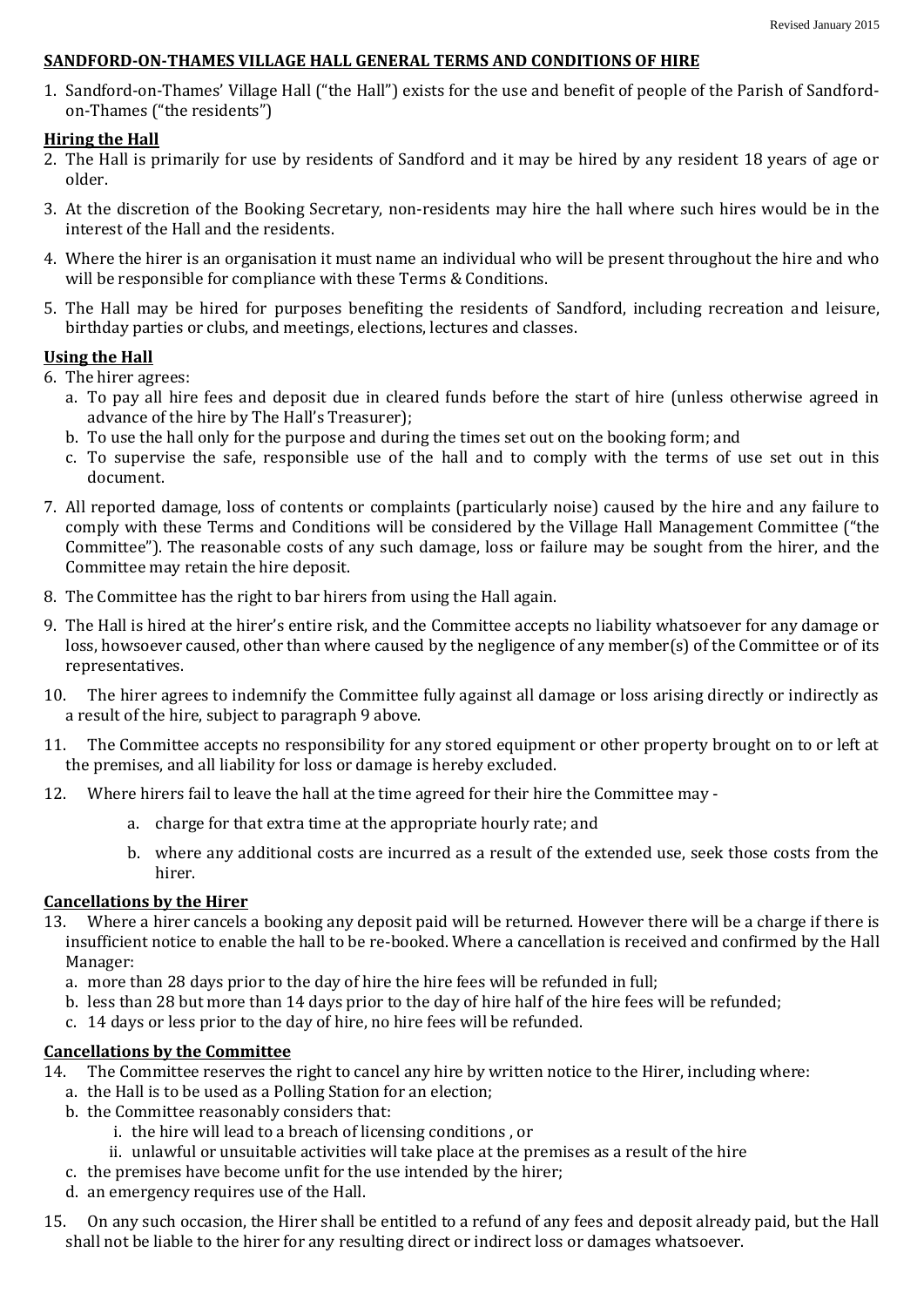### **Public Safety**

- 16. The Village Hall Committee has to take all reasonable steps to make sure the Hall is kept in a good state, fit for safe use by hirers. It is the responsibility of the hirer to ensure that the hall is used safely.
- 17. The total number of people present at an event must not exceed the number agreed in the booking form for that hire.
- 18. The Hall and the grounds are generally no smoking areas. Smoking is only permitted next to the cigarette bins provided outside. Hirers are responsible for making sure no cigarette butts are littered and any cleaning necessary through failure to do this will be charged to the hirer.
- 19. No animals (including birds) except guide dogs should be brought into the premises unless agreed in advance with the Hall Committee via the Hall Manager.
- 20. Safe use of the Hall includes making sure that:
	- a. any hazards or other damage found when inspecting the Hall before the hire are reported to the Booking Secretary before the Hall is used;
	- b. there are responsible adults who can take adequate care of anyone who might be at special risk in an emergency (for example children, the elderly, people with disabilities);
	- c. anyone under 18 years old is adequately supervised by responsible adults;
	- d. activities involving children under eight years of age fully comply with the provisions of the Children Act 1989 and only fit and proper people have access to children;
	- e. the heating is used according to its instructions and that no unauthorised heating appliances are used in the hall;
	- f. any electrical appliances brought onto the premises are safe, in good working order, and used in a safe manner.

## **Fire Safety**

- 21. Hirers will be shown the fire safety system and equipment and are responsible for asking the hall manager to demonstrate any aspect of hall safety that they are unsure of. Fire extinguishers are only provided for emergency use on minor fires in accordance with the instructions on them. Fire action signs are provided by all exits giving instructions in the case of an emergency.
- 22. The hirer is responsible for using the Hall safely and in accordance with the hall's Fire Prevention policy and Fire Action Plan (provided to all hirers).

#### **Accidents & Insurance**

- 23. A very basic first aid kit is provided in the kitchen above the wash hand basin.
- 24. The Hirer must:
	- a. Report all accidents involving injury to the Booking Secretary, as soon as possible, so the relevant section in the village hall's accident book can be completed.
	- b. Report any failure or damage (accidental or otherwise) of equipment belonging to the village hall as soon as possible.

#### **PRACTICALITIES**

#### **Noise**

- 25. The Hall is in a residential area with neighbours who are entitled to peace and quiet. Please respect this and in particular:
	- a. ensure that noise and music cannot be heard outside the hall (this may mean keeping all doors and windows closed – have a walk around the outside of the hall to check what can be heard);
	- b. when the hall is being used for any activities regulated under licence it is essential that
		- i. all windows and external doors are kept closed
		- ii. no noise from those activities should be audible at the boundary of any residential premises (it will be considered audible if it is possible to identify that sound is coming from the hall and that speech, lyrics, melody or bass can be picked out at the external boundary of any residential premises)
	- c. turn off all music at 11.00 pm;
	- d. make sure that people leave the hall and the car park quietly, particularly after evening hires;